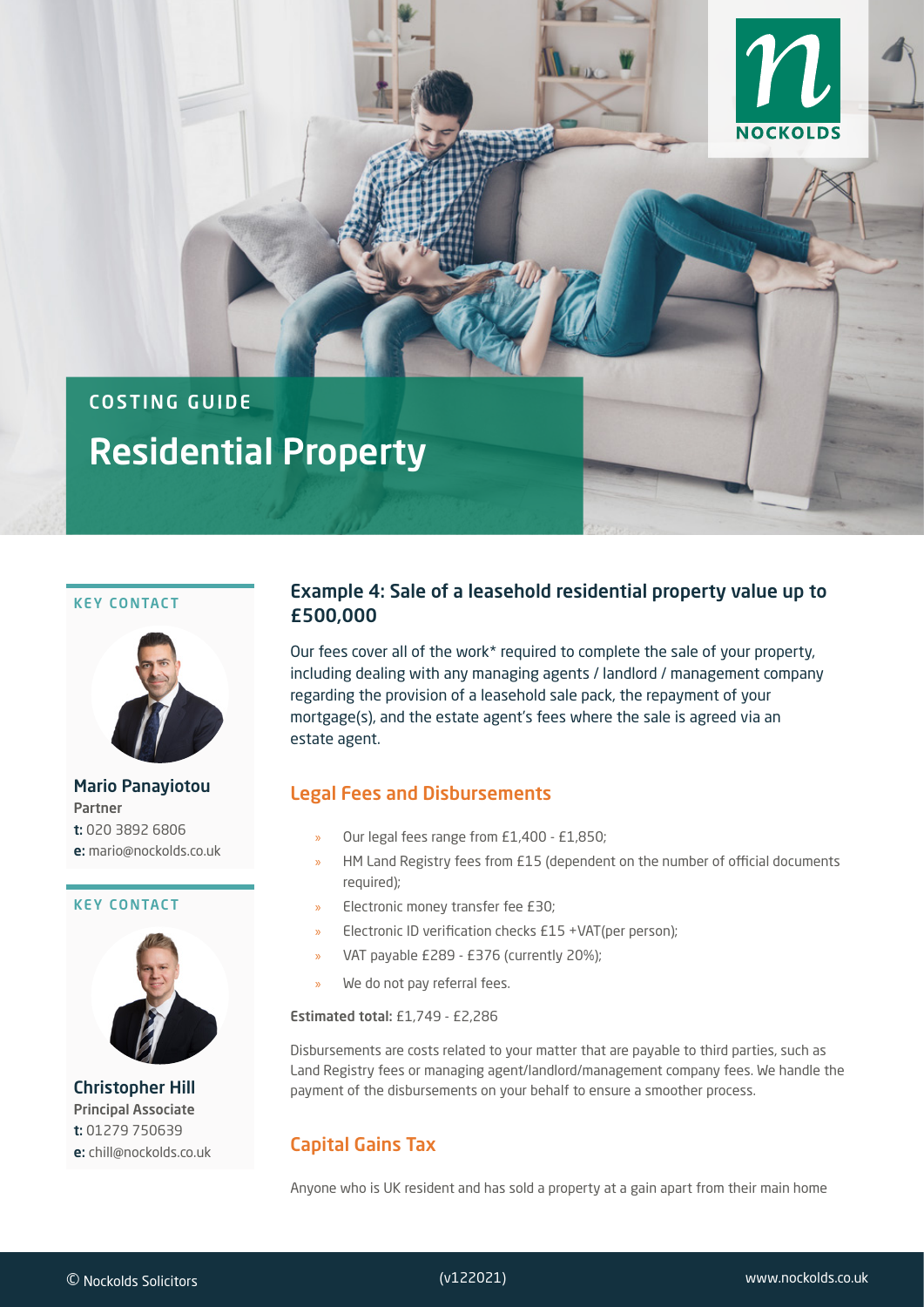and throughout the ownership it was their main house, should not have to pay Capital Gains Tax on it. If a second home is sold or a house or piece of land that has been inherited then Capital Gains Tax may be payable on the transaction. If there is a taxable gain then this needs to be reported to HMRC within 30 days of the transaction being completed.

Non-residents may also need to pay Capital Gains Tax if there is a taxable gain within 30 days of the date of when the proceeds from the sale are received. Non-residents need to report the disposal of land and property to HMRC even if there is no capital gains tax to pay.

More information about capital gains is given in the link [here.](https://www.gov.uk/capital-gains-tax/report-and-pay-capital-gains-tax)

#### How Long Will My Leasehold Property Sale Take?

How long it will take from accepting an offer from a buyer until you are required to move out will depend on a number of factors. The average process takes between twelve to fifteen weeks from sending out contract papers. It can be quicker or slower, depending on the parties in the chain (particularly if there are a mixture of freehold and leasehold properties, mortgages and surveys).

Please be aware that external factors such as Christmas and bank holidays, government pandemic restrictions and stamp duty holidays are known to slow things down but are beyond our control.

#### Stages of the Process

The precise stages involved in the sale of a residential property vary according to the circumstances. However, some key stages include:

- Taking your instructions and giving you initial advice;
- » Requesting your completion of the Law Society Protocol forms that will form part of the contract pack;
- » Ordering official copies of the title documents for the property from the Land Registry;
- » Requesting an up to date redemption statement from your lender where there is a charge registered against the property;
- » Preparing and submitting the contract pack to the buyer's solicitors;
- » Carrying out further searches;
- » Obtaining further planning documentation if required;
- » Making any necessary enquiries of third parties;
- Giving you advice on all documents and information received;
- » Sending the final contract to you for signature;
- » Agreeing a completion date (date from which you will be required to move out of the property);
- » Exchanging contracts and notifying you that this has happened;
- » Completing the sale;
- » Dealing with repayment of any mortgage(s) registered against the property;
- » Dealing with payment of any estate agents fees on completion.

\* These fees vary from property to property and can on occasion be more than the ranges given above. We can give you an accurate figure once we have sight of your specific documents. Please call us for further information.